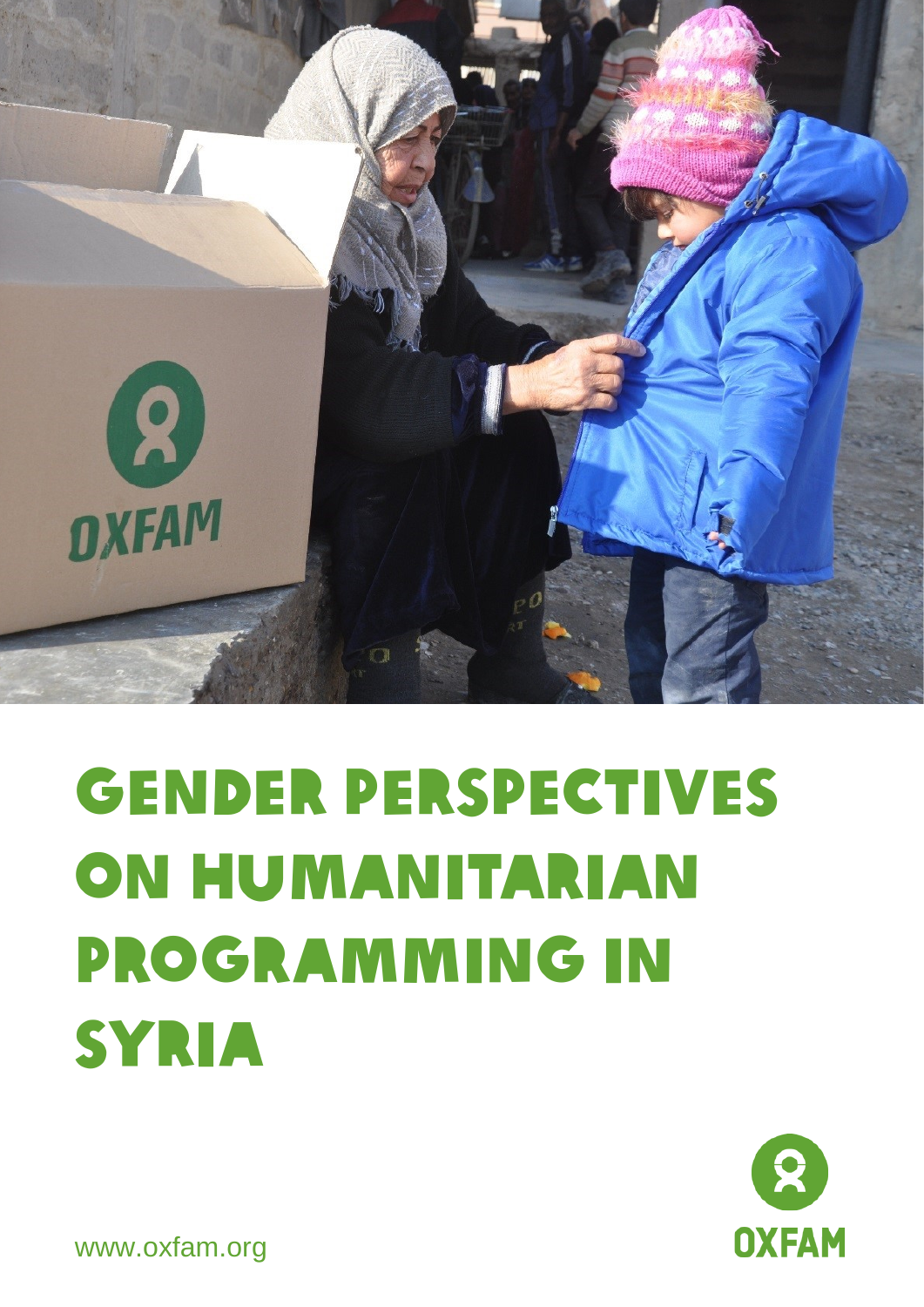Delivering aid in a conflict setting is complex and often frustrating. Oxfam has been delivering humanitarian aid in response to the conflict in Syria for a number of years, but there are still access restrictions that limit capabilities. Deir ez-Zor in eastern Syria is particularly hard to reach, and there are a large number of displaced people returning to an area severely affected by the collapse of markets and public services. Due to a number of factors women are shouldering an increasing number of responsibilities, both within and outside the home. This case study examines how conducting a remote assessment that takes gender into consideration can benefit aid distribution.

© Oxfam International September 2018

This case study was written by Zorica Shakun and Tammam Sbeih. Oxfam acknowledges the assistance of Moutaz Adham; Ines Smith; Jennifer McAteer; the Syria country programme and support teams; Eleanor Parker; Jude Powell; and Shekhar Anand in its production. It is part of a series of papers written to inform public debate on development and humanitarian policy issues.

For further information on the issues raised in this paper please email Zorica Shakun [\(ZSkakun@oxfam.org.uk\)](mailto:ZSkakun@oxfam.org.uk) or Tammam Sbeih [\(TSbeih@Oxfam.org.uk\)](mailto:TSbeih@Oxfam.org.uk).

This publication is copyright but the text may be used free of charge for the purposes of advocacy, campaigning, education, and research, provided that the source is acknowledged in full. The copyright holder requests that all such use be registered with them for impact assessment purposes. For copying in any other circumstances, or for re-use in other publications, or for translation or adaptation, permission must be secured and a fee may be charged. Email [policyandpractice@oxfam.org.uk.](mailto:policyandpractice@oxfam.org.uk)

The information in this publication is correct at the time of going to press.

Published by Oxfam GB for Oxfam International under ISBN 978-1-78748-331-6 in September 2018. DOI: 10.21201/2018.3316 Oxfam GB, Oxfam House, John Smith Drive, Cowley, Oxford, OX4 2JY, UK.

Cover photo: Winterization kit distribution in Deir ez-Zor, Syria. Photo: Dania Kareh/Oxfam.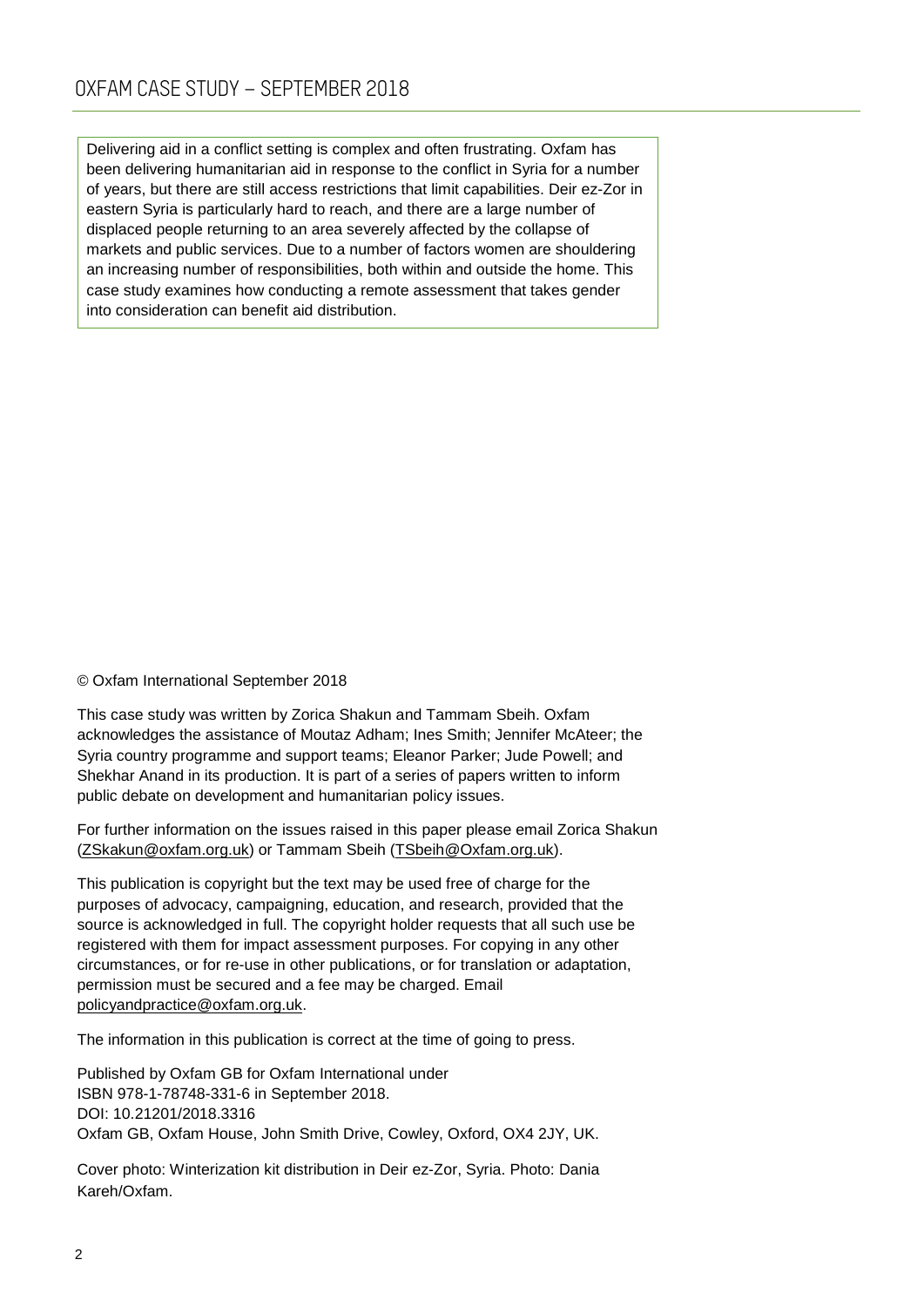## 1 BACKGROUND AND INTRODUCTION

The conflict in Syria that started in 2011 is now a complex and protracted multi-sided civil war. In 2017, 69% of the Syrian population was estimated to be living in extreme poverty, compared to 34% before the crisis. [1](#page-6-0) Such impoverishment is due to large-scale population movements, widespread destruction of agriculture and markets, and the depletion of productive assets and savings, all of which have dramatically limited access to food.

Oxfam has been delivering humanitarian aid in Syria since 2013, focusing largely on water, sanitation and hygiene (WASH), with some work promoting public health. Oxfam has assisted an estimated 2.5 million people across 10 of Syria's 14 governorates, in areas held by both the government and the opposition.

Deir ez-Zor District in eastern Syria is considered a hard-to-reach area for humanitarian actors. As of August 2018, more than 250,000 people were displaced from or within Deir ez-Zor governorate. Around 15,000 have returned –this figure is expected to increase. However, conditions are still not in place for the safe, dignified and sustainable return of most of these internally displaced people. $2$  The area has until very recently been reliant on UN air drops of food, medicine and other supplies. There is a high risk of malnutrition, especially among pregnant and nursing women and their children. [3](#page-6-2) Oxfam had not previously worked in the governorate of Deir ez-Zor because it was controlled and besieged by ISIS militants until late 2017.

As a result of the conflict, many women have taken on the role of principal breadwinners for their families, as men are killed, disappear, flee the country or focus on fighting. Women are therefore increasingly assuming responsibilities outside the home, even though they still shoulder the burden of household chores. [4](#page-6-3) Households with a female main income provider have less access to aid and resources for a number of reasons, including a lack of information and risks associated with women leaving their homes. Additionally, the conflict has given rise to property and land grievances, such as in areas of spontaneous settlement, and where displaced families have settled in the vacated homes of other displaced people. Women's limited ability to negotiate solutions in the current context can deprive them of their rights to property and long-term security.[5](#page-6-4)

Through the Emergency Food Security and Vulnerable Livelihoods intervention in Deir ez-Zor, Oxfam is aiming to address the immediate basic needs of the local population, $6$  while simultaneously positioning itself in the area as a reliable actor for longer-term work on resilience, including more explicit work on economic and gender justice.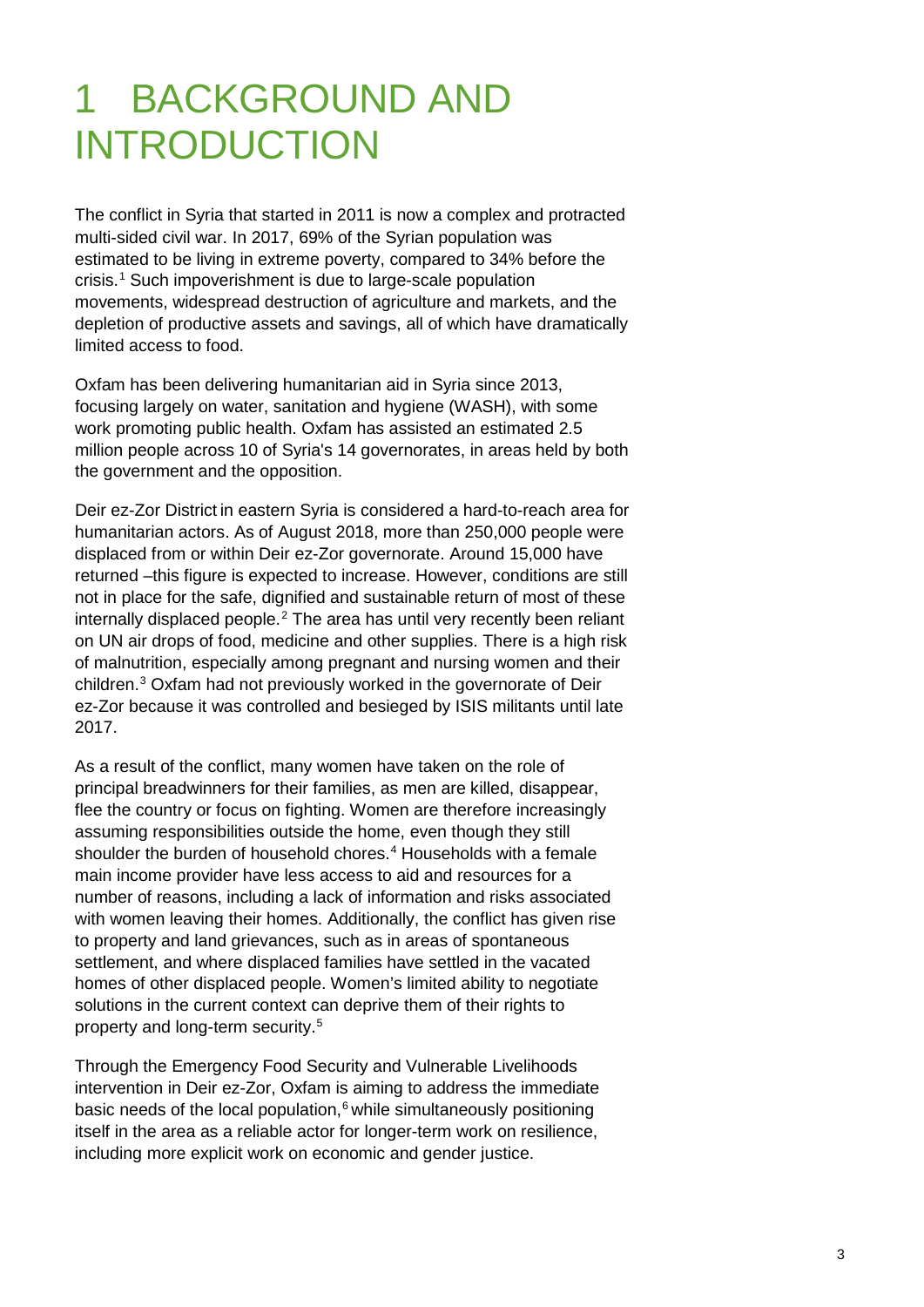A longer-term vision for our economic and gender justice work in Syria has been discussed with the Syrian communities already working with Oxfam, in order to understand their needs, capacities and aspirations.<sup>[7](#page-6-6)</sup> Transformation in women's livelihoods is central to this strategy, both to satisfy immediate needs and as an opportunity for long-term change in gender relations, because it is evident that gender roles are already shifting due to the conflict and humanitarian crises.

# 2 THE PROGRAMME

In this complicated context, Oxfam wanted to be able to provide aid to affected communities in Syria for which entry points and information were limited. Aware of the changing gender dynamics across the country, Oxfam embarked on an approach that was embedded in strong relationships with government bodies and non-governmental partners in order to meet communities' needs, and boost their capacities and aspirations.

Based on internal analysis and scenario planning, Oxfam decided to scale up and respond to critical needs in Deir ez-Zor. A multi-sector assessment identified humanitarian needs in WASH, food security, livelihoods, shelter, education, protection and gender. Oxfam will be able to implement programmes through local partners in a number of governorates, including Deir ez-Zor, Homs, Hama and Rural Damascus, to build capacity and contribute to the localization of aid.

#### 2.1 BUILDING RELATIONSHIPS

Formal discussions with the Ministry of Social Affairs and Labour and the Ministry of Foreign Affairs were a crucial first step towards developing a strategy to support the immediate and longer-term needs of affected communities.

Being able to establish local partnerships has been a significant advantage, making Oxfam one of only two humanitarian aid providers in Deir ez-Zor (the other being the Syrian Arab Red Crescent).

The Oxfam-facilitated consultation was attended by international NGOs including Danish Refugee Council, Norwegian Refugee Council, International Medical Corps, Medair, Action Against Hunger, Adventist Development and Relief Agency, and Terre des Hommes Italy, as well as local organizations operating in Deir ez-Zor, such as Al-Birr and Social Services. Initial and rapid needs assessments conducted by local NGOs prior to the consultation were shared, helping to identify the necessary immediate and medium-term interventions. As part of the preliminary discussions for the consultation, multi-sectoral response coordination systems for governorates and sectors were agreed between NGOs.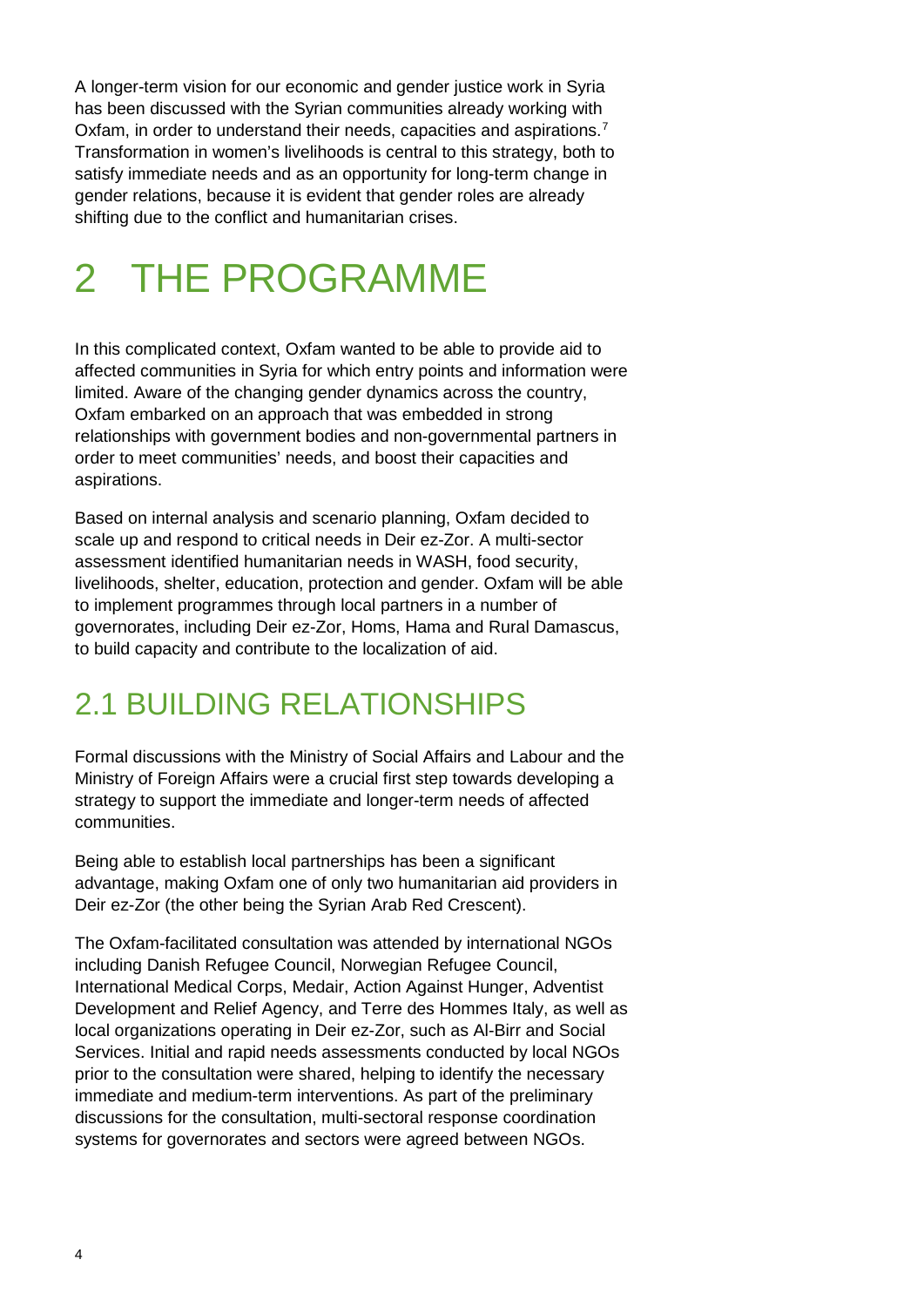## 2.2 NEEDS ASSESSMENT

Due to severe access restrictions, Oxfam used a number of indirect methods to assess the needs of people requiring assistance in Deir ez-Zor. These included informal observations and conversations with communities, the use of secondary open sources (such as the UN OCHA *Humanitarian Needs Overview 2018*[8](#page-6-7) and a World Food Programme review<sup>[9](#page-6-8)</sup>), and frequent remote interactions between Oxfam local teams and technical advisors in regional offices such as Amman and Beirut, and in the UK Oxfam headquarters.

In addition, Oxfam drew on an assessment carried out by Al-Birr and Social Services in December 2017 and January 2018 which reported on the capacity of local actors currently delivering aid and current implementation modalities. Social Services employs around 300 people (of whom around half are women), and works with 700 volunteers (60% of whom are women).

## 2.3 KEY ACHIEVEMENTS

Oxfam used the findings of the needs assessment to begin providing appropriate, timely and gender-sensitive support. The assessment created access channels to restricted areas and provided much-needed information on specific localized needs: it has influenced the distribution of bread bundles and winterization kits for women and men reflecting gender sensitivity. These distributions have been delivered through seven centres run by field staff and volunteers.

Additionally, Oxfam demonstrated agility and perseverance in setting up agreements with the governmental bodies and the local partner in order to respond to the immediate needs of people in Deir ez-Zor. These provide strong foundations for enduring partnerships. Careful interactions with partners have enhanced Oxfam's reputation among the population and are helping to build trust between Oxfam and state institutions, which is essential for continuing the work and undertaking development programmes in future.

# 3 WHAT DID WE LEARN?

## 3.1 WHAT WORKED WELL?

The gradual building of relationships with partners in the assessment process was of benefit to the programme, helping Oxfam to gain trust within communities. It also provided Oxfam with the ability to quickly learn of and react to imminent threats, such as physical attacks against people receiving assistance and staff, or destruction of assets (vehicles, distribution kits, etc.).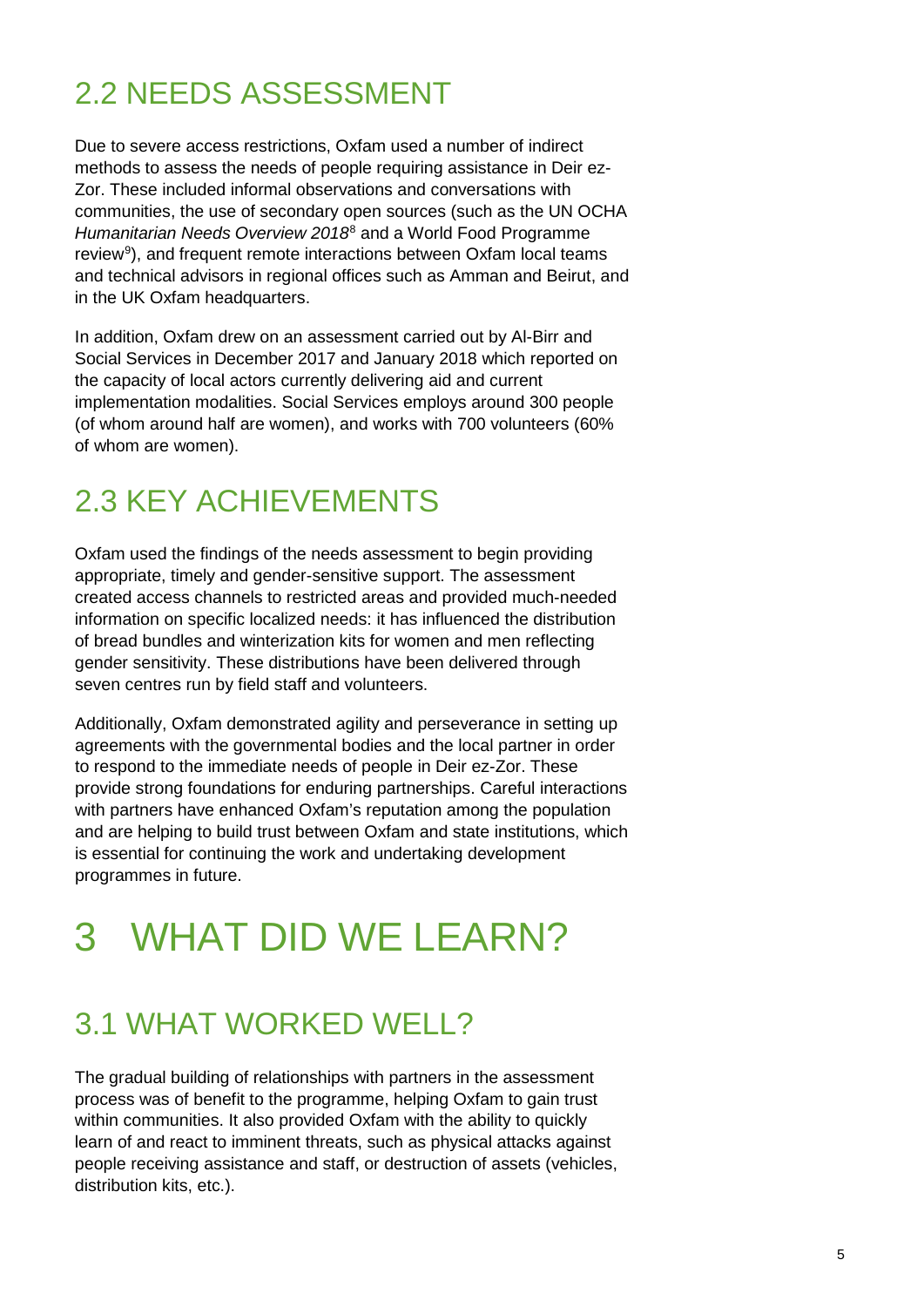Distributions are essential to the survival and well-being of populations severely affected by long-term conflict and displacement, and the findings from the assessment contributed to decisions on distribution modalities, such as having safe spaces and multiple supervisors present. The presence of male and female supervisors and volunteers reflected concern for fairness in access to aid, and for the protection of the safety and dignity of women waiting in the queues.

Photo: A family at a distribution in Deir ez-Zor. Credit: Dania Kareh/Oxfam.



#### 3.2 WHAT DID NOT WORK WELL?

Access restrictions meant that it was difficult to collect feedback and accurate data from people receiving assistance. It was not possible to precisely monitor the appropriateness of the intervention, its impact or the impartiality of the benefits in practice. For example, it took some time for the Oxfam team to receive feedback from people they were assisting that black winter jackets had been rejected, as they reminded many people of mourning for lost loved ones. Lighter colours were requested and distributed instead.

Gender analysis was conducted remotely, relying on existing secondary information collected by other actors. This was helpful in understanding the general landscape, but made it hard to appreciate the relevance to specific locations and incorporate it into project activities. An additional concern was that the Oxfam gender team had observed a lack of gender awareness and sensitivity among partner representatives, which may have prevented them from identifying gender-specific vulnerabilities.

## 4 CONCLUSION

Through the Emergency Food Security and Vulnerable Livelihoods intervention in Deir ez-Zor, Oxfam aimed to address the needs of the local population, while simultaneously positioning itself as a reliable actor for longer-term work on resilience – including more explicit work on economic and gender justice – in the area. A significant part of the intended transformation was to change gender relations around livelihoods, both to satisfy immediate needs and to maximize the opportunity for long-term change in gender relations, which are already shifting due to conflict and humanitarian crises.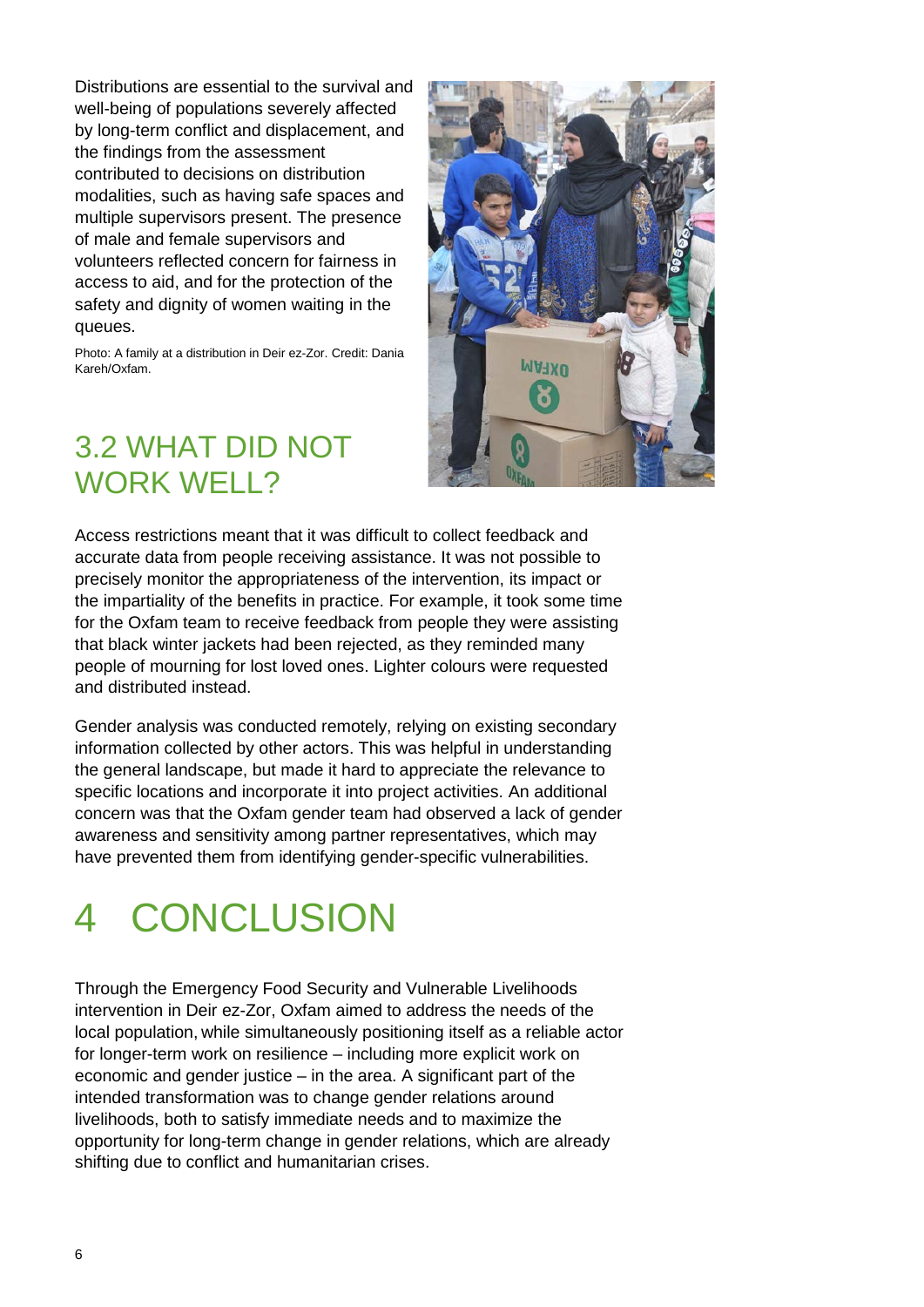So far there have been positive outcomes, with stronger gender awareness being exhibited by local Oxfam and partner staff; adjustments to distribution processes to meet people's needs more sensitively; and strong relationships built with local organizations that will benefit future programming.

However, working in such extreme conditions is difficult and restrictive. There are still improvements to be made in undertaking assessments and programming. For example, it is not yet clear how staff should conduct accurate assessments that capture community-based conflict and power dynamics in extremely difficult circumstances. The use of remote assessments and reliable secondary sources has worked to an extent, but these could be augmented by setting up local women's workshops and engaging with local experts on a longer-term basis. The monitoring of the gender sensitivity of programming needs to be improved: this could be supported by working with local women's groups, or involving a committee of beneficiaries in project planning.

#### **NOTES**

- <span id="page-6-0"></span>1 OCHA. (2018). *Humanitarian Needs Overview Syrian Arab Republic*. [https://reliefweb.int/sites/reliefweb.int/files/resources/2018\\_syr\\_hno\\_english.pdf](https://reliefweb.int/sites/reliefweb.int/files/resources/2018_syr_hno_english.pdf)
- <span id="page-6-1"></span>2 OCHA. (2018). *Syria Crisis: Northeast Syria Situation Report No. 21*. [https://reliefweb.int/report/syrian-arab-republic/syria-crisis-northeast-syria-situation](https://reliefweb.int/report/syrian-arab-republic/syria-crisis-northeast-syria-situation-report-no-21-1-31-january-2018)[report-no-21-1-31-january-2018](https://reliefweb.int/report/syrian-arab-republic/syria-crisis-northeast-syria-situation-report-no-21-1-31-january-2018)
- <span id="page-6-2"></span>3 WFP. (2017). *Nutrition Interventions: Syria 2017*. <https://docs.wfp.org/api/documents/WFP-0000015561/download/>
- <span id="page-6-3"></span>4 C. Sweetman and L. Medland. (2017). *Introduction: gender and water, sanitation and hygiene. Gender & Development*, 25(2), 153–66. [https://policy](https://policy-practice.oxfam.org.uk/publications/introduction-gender-and-water-sanitation-and-hygiene-620305)[practice.oxfam.org.uk/publications/introduction-gender-and-water-sanitation-and](https://policy-practice.oxfam.org.uk/publications/introduction-gender-and-water-sanitation-and-hygiene-620305)[hygiene-620305](https://policy-practice.oxfam.org.uk/publications/introduction-gender-and-water-sanitation-and-hygiene-620305)
- <span id="page-6-4"></span>5 O.A. Hallaj. (2017). *Who Will Own the City? Urban Housing, Land and Property Issues in Syria.* Retrieved 22 August 2018 from Syrian Echoes: [https://syrianechoes.com/2017/07/31/who-will-own-the-city-urban-housing-land-and](https://syrianechoes.com/2017/07/31/who-will-own-the-city-urban-housing-land-and-property-issues-in-syria/)[property-issues-in-syria/](https://syrianechoes.com/2017/07/31/who-will-own-the-city-urban-housing-land-and-property-issues-in-syria/)
- <span id="page-6-5"></span>6 The response targets an estimated 53,000 of the most vulnerable women, men, boys and girls.
- <span id="page-6-6"></span>7 Syria Crisis Response Gender Justice Strategy (2017–21) final draft shared for internal review on February 13, 2018.
- <span id="page-6-7"></span>8 OCHA. (2018). *Humanitarian Needs Overview Syrian Arab Republic*, op. cit*.*
- <span id="page-6-8"></span>9 WFP. (2017). *Nutrition Interventions: Syria 2017*, op. cit.